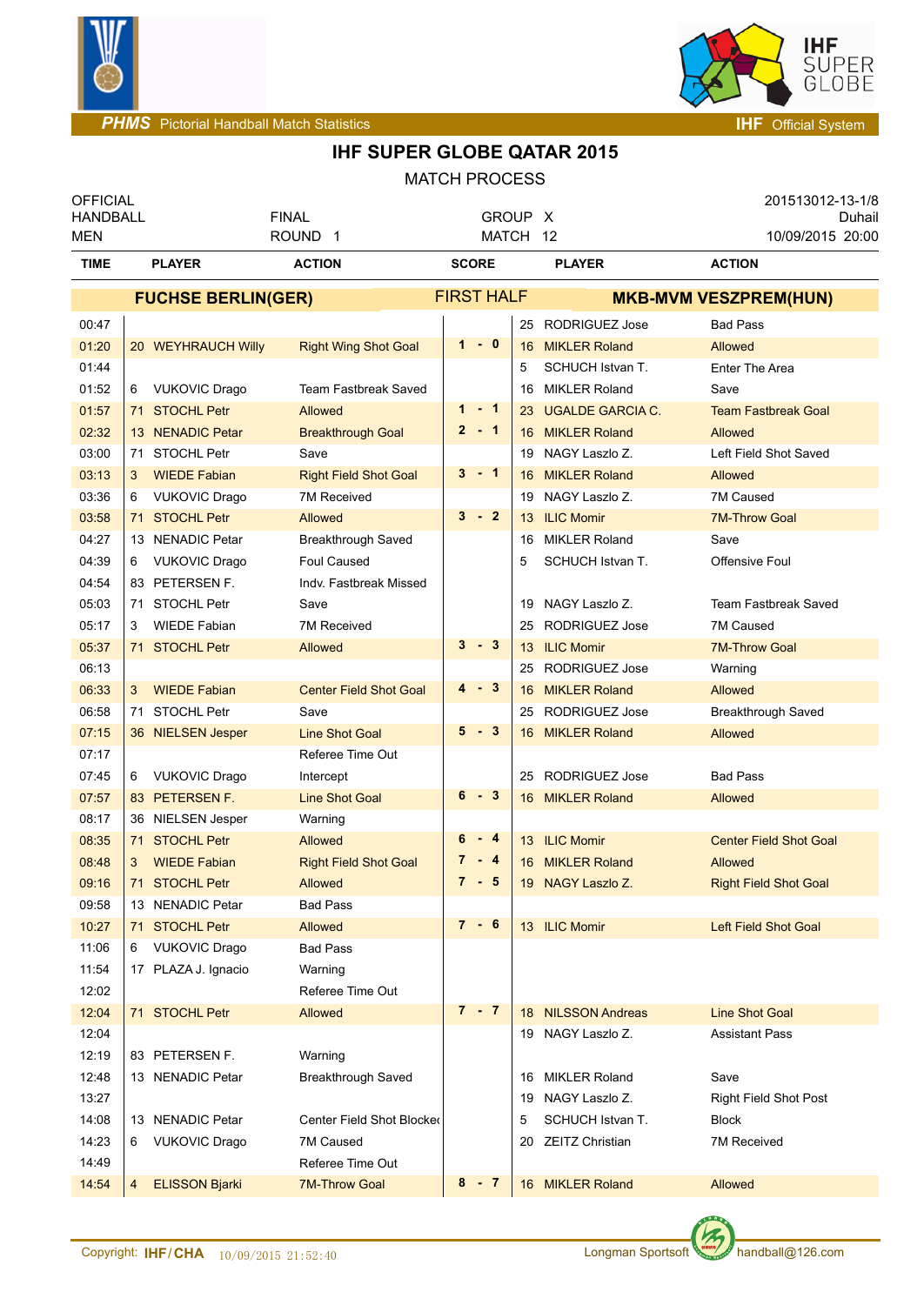



| <b>OFFICIAL</b><br><b>HANDBALL</b> |                                    | <b>FINAL</b>                             | GROUP X                |                                        | 201513012-13-2/8<br>Duhail                     |
|------------------------------------|------------------------------------|------------------------------------------|------------------------|----------------------------------------|------------------------------------------------|
| MEN                                |                                    | ROUND <sub>1</sub>                       | MATCH 12               |                                        | 10/09/2015 20:00                               |
| <b>TIME</b>                        | <b>PLAYER</b>                      | <b>ACTION</b>                            | <b>SCORE</b>           | <b>PLAYER</b>                          | <b>ACTION</b>                                  |
|                                    | <b>FUCHSE BERLIN(GER)</b>          |                                          | <b>FIRST HALF</b>      |                                        | <b>MKB-MVM VESZPREM(HUN)</b>                   |
| 15:55                              |                                    | Referee Time Out                         |                        |                                        |                                                |
| 16:17                              | 10 GOJUN Jakov                     | <b>Block</b>                             |                        | 13 ILIC Momir                          | Left Field Shot Blocked                        |
| 16:25                              |                                    |                                          |                        | 25 RODRIGUEZ Jose                      | <b>Center Field Shot Missed</b>                |
| 16:34                              | 83 PETERSEN F.                     | <b>Indv. Fastbreak Goal</b>              | $9 - 7$                | 16 MIKLER Roland                       | Allowed                                        |
| 16:37                              | 71 STOCHL Petr                     | <b>Assistant Pass</b>                    |                        |                                        |                                                |
| 17:06                              |                                    | Referee Time Out                         |                        |                                        |                                                |
| 17:15                              | 10 GOJUN Jakov                     | Suspension                               |                        |                                        |                                                |
| 17:31                              | 71 STOCHL Petr                     | Allowed                                  | $9 - 8$                | 19 NAGY Laszlo Z.                      | <b>Right Field Shot Goal</b>                   |
| 18:23                              | 13 NENADIC Petar                   | 7M Caused                                |                        | 14 PALMARSSON Aron                     | 7M Received                                    |
| 18:28                              |                                    |                                          |                        | 14 PALMARSSON Aron                     | Warning                                        |
| 18:40                              | <b>ELISSON Bjarki</b><br>4         | <b>7M-Throw Goal</b>                     | $10 - 8$               | 16 MIKLER Roland                       | <b>Allowed</b>                                 |
| 19:08                              | 71 STOCHL Petr                     | Allowed                                  | $10 - 9$               | 19 NAGY Laszlo Z.                      | <b>Right Field Shot Goal</b>                   |
| 20:16                              |                                    | Referee Time Out                         |                        |                                        |                                                |
| 20:16                              | 36 NIELSEN Jesper                  | 7M Caused                                |                        | 19 NAGY Laszlo Z.                      | <b>7M Received</b>                             |
| 20:16                              |                                    |                                          |                        | 19 NAGY Laszlo Z.                      | Suspension                                     |
| 20:23                              | ELISSON Bjarki<br>4                | 7M-Throw Saved                           |                        | 32 ALILOVIC Mirko                      | Save                                           |
| 21:00                              | 71 STOCHL Petr                     | Allowed                                  | $10 - 10$              | 20 ZEITZ Christian                     | <b>Center Field Shot Goal</b>                  |
| 21:28                              | 13 NENADIC Petar                   | <b>Left Field Shot Goal</b>              | $11 - 10$              | 32 ALILOVIC Mirko                      | <b>Allowed</b>                                 |
| 22:04                              | 71 STOCHL Petr                     | Save                                     |                        | 20 ZEITZ Christian                     | Left Field Shot Saved                          |
| 22:16                              |                                    | Referee Time Out                         |                        |                                        |                                                |
| 22:16                              | 13 NENADIC Petar                   | Left Field Shot Saved                    |                        | 32 ALILOVIC Mirko                      | Save                                           |
| 22:16                              |                                    |                                          |                        | 20 ZEITZ Christian                     | Suspension                                     |
| 22:42                              | 15 TONNESEN K. R.                  | Breakthrough Saved                       |                        | 32 ALILOVIC Mirko                      | Save                                           |
| 23:20                              |                                    |                                          |                        |                                        | Team Time Out                                  |
| 23:40                              | 71 STOCHL Petr                     | Allowed                                  | $11 - 11$              | 33 SULIC Renato                        | <b>Line Shot Goal</b>                          |
| 23:43                              |                                    |                                          |                        | 19 NAGY Laszlo Z.                      | <b>Assistant Pass</b>                          |
| 24:04                              | 15 TONNESEN K. R.                  | <b>Right Field Shot Missed</b>           |                        |                                        |                                                |
| 25:15                              | 71 STOCHL Petr                     | Save                                     |                        | 13 ILIC Momir                          | Left Field Shot Saved                          |
| 25:29                              |                                    |                                          |                        | 33 SULIC Renato                        | Line Shot Missed                               |
| 25:36                              | 10 GOJUN Jakov                     | <b>Breakthrough Goal</b>                 | $12 - 11$              | 32 ALILOVIC Mirko                      | <b>Allowed</b>                                 |
| 26:12                              | 71 STOCHL Petr                     | Save                                     |                        | 19 NAGY Laszlo Z.                      | Breakthrough Saved                             |
| 26:24                              | 20 WEYHRAUCH Willy                 | <b>Right Wing Shot Goal</b>              | $13 - 11$              | 32 ALILOVIC Mirko                      | Allowed                                        |
| 26:27                              | 15 TONNESEN K. R.                  | <b>Assistant Pass</b>                    |                        |                                        |                                                |
| 26:51                              |                                    |                                          |                        | 14 PALMARSSON Aron                     | Center Field Shot Post                         |
| 27:28                              |                                    | Team Time Out                            |                        |                                        |                                                |
| 27:46                              | 15 TONNESEN K. R.                  | <b>Breakthrough Goal</b>                 | $14 - 11$<br>$14 - 12$ | 32 ALILOVIC Mirko                      | Allowed                                        |
| 28:32                              | 71 STOCHL Petr                     | Allowed                                  |                        | 33 SULIC Renato                        | <b>Line Shot Goal</b>                          |
| 28:36                              |                                    |                                          |                        | 91 SLISKOVIC Ivan                      | <b>Assistant Pass</b>                          |
| 28:40                              | 36 NIELSEN Jesper                  | Suspension                               | $15 - 12$              |                                        |                                                |
| 29:30<br>29:50                     | 13 NENADIC Petar<br>71 STOCHL Petr | <b>Center Field Shot Goal</b><br>Allowed | $15 - 13$              | 32 ALILOVIC Mirko<br>19 NAGY Laszlo Z. | <b>Allowed</b><br><b>Right Field Shot Goal</b> |
|                                    |                                    |                                          |                        |                                        |                                                |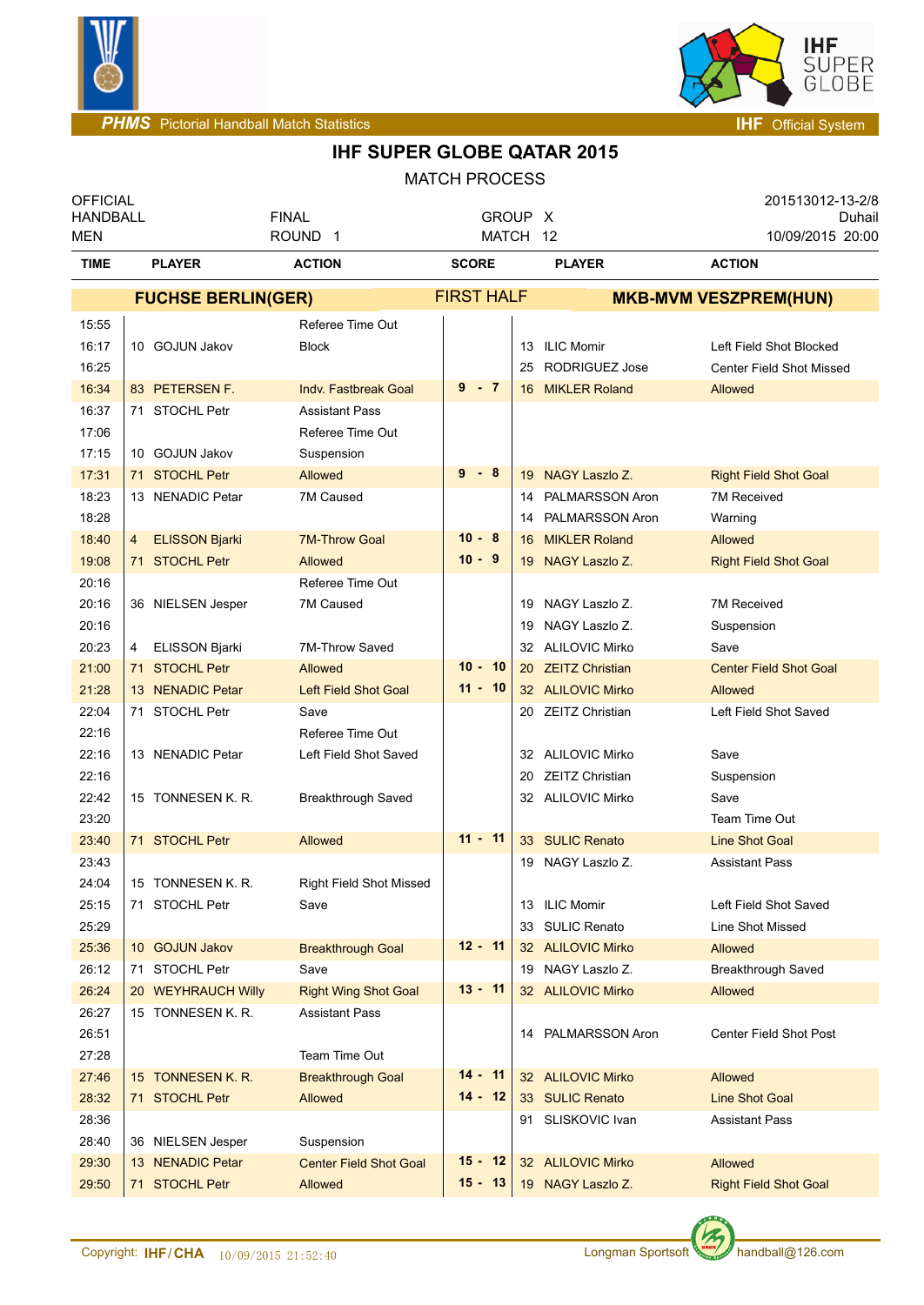



| <b>OFFICIAL</b> |                           |                          |                   |               | 201513012-13-3/8             |  |
|-----------------|---------------------------|--------------------------|-------------------|---------------|------------------------------|--|
| HANDBALL        |                           | <b>FINAL</b>             | GROUP X           |               | Duhail                       |  |
| MEN             |                           | <b>ROUND</b>             | MATCH 12          |               | 10/09/2015 20:00             |  |
| <b>TIME</b>     | <b>PLAYER</b>             | <b>ACTION</b>            | <b>SCORE</b>      | <b>PLAYER</b> | <b>ACTION</b>                |  |
|                 | <b>FUCHSE BERLIN(GER)</b> |                          | <b>FIRST HALF</b> |               | <b>MKB-MVM VESZPREM(HUN)</b> |  |
| 30:00           | 20 WEYHRAUCH Willy        | Right Field Shot Blocked |                   |               |                              |  |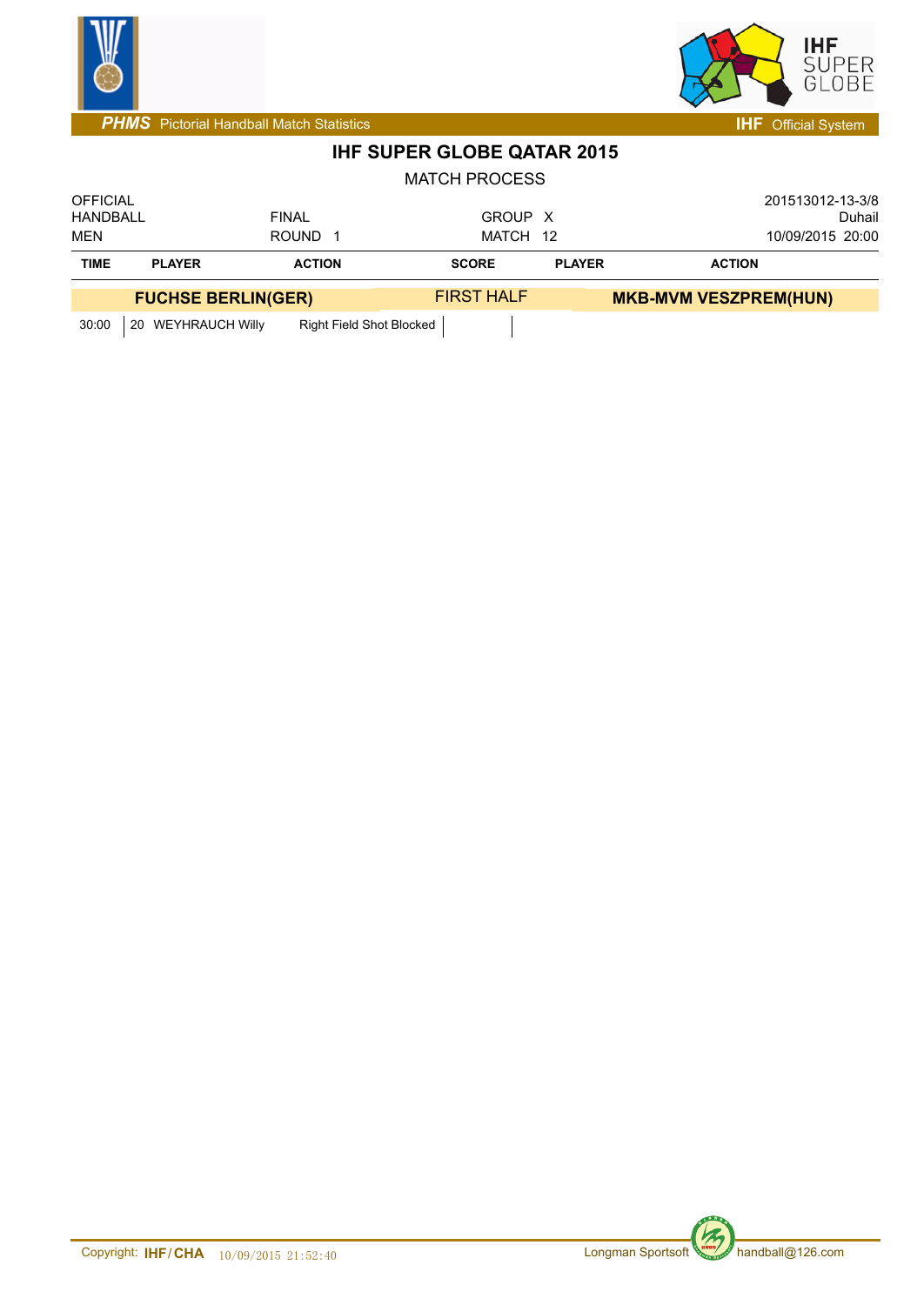



| <b>OFFICIAL</b><br><b>HANDBALL</b> |                           | <b>FINAL</b>                           | GROUP X            |    |                       | 201513012-13-4/8<br>Duhail      |
|------------------------------------|---------------------------|----------------------------------------|--------------------|----|-----------------------|---------------------------------|
| MEN                                |                           | ROUND <sub>1</sub>                     | MATCH 12           |    |                       | 10/09/2015 20:00                |
| <b>TIME</b>                        | <b>PLAYER</b>             | <b>ACTION</b>                          | <b>SCORE</b>       |    | <b>PLAYER</b>         | <b>ACTION</b>                   |
|                                    | <b>FUCHSE BERLIN(GER)</b> |                                        | <b>SECOND HALF</b> |    |                       | <b>MKB-MVM VESZPREM(HUN)</b>    |
| 00:25                              |                           | Referee Time Out                       |                    |    |                       |                                 |
| 01:09                              | 15 TONNESEN K. R.         | Right Field Shot Saved                 |                    |    | 16 MIKLER Roland      | Save                            |
| 01:51                              | 71 STOCHL Petr            | Save                                   |                    |    | 19 NAGY Laszlo Z.     | Center Field Shot Saved         |
| 02:03                              | 10 GOJUN Jakov            | <b>Center Field Shot Post</b>          |                    |    |                       |                                 |
| 02:10                              | 20 WEYHRAUCH Willy        | Right Wing Shot Missed                 |                    |    |                       |                                 |
| 02:16                              |                           |                                        |                    | 4  | <b>IVANCSIK Gergo</b> | <b>Fastbreak Bad Receive</b>    |
| 02:49                              | 13 NENADIC Petar          | Too Many Steps                         |                    |    |                       |                                 |
| 02:58                              | 71 STOCHL Petr            | <b>Allowed</b>                         | $15 - 14$          |    | 33 SULIC Renato       | <b>Team Fastbreak Goal</b>      |
| 03:01                              |                           |                                        |                    |    | 66 LEKAI Mate         | <b>Assistant Pass</b>           |
| 03:53                              | 20 WEYHRAUCH Willy        | Lost Ball                              |                    |    |                       |                                 |
| 04:00                              | 71 STOCHL Petr            | Allowed                                | $15 - 15$          |    | 33 SULIC Renato       | <b>Team Fastbreak Goal</b>      |
| 04:07                              | 13 NENADIC Petar          | <b>Bad Pass</b>                        |                    |    | 19 NAGY Laszlo Z.     | Intercept                       |
| 04:14                              | 71 STOCHL Petr            | Allowed                                | $15 - 16$          |    | 66 LEKAI Mate         | <b>Indv. Fastbreak Goal</b>     |
| 04:14                              |                           |                                        |                    |    | 13 ILIC Momir         | <b>Assistant Pass</b>           |
| 04:15                              |                           | Team Time Out                          |                    |    |                       |                                 |
| 04:23                              | 6 VUKOVIC Drago           | <b>Line Shot Goal</b>                  | $16 - 16$          |    | 16 MIKLER Roland      | Allowed                         |
| 04:26                              | 15 TONNESEN K. R.         | <b>Assistant Pass</b>                  |                    |    |                       |                                 |
| 05:19                              | 36 NIELSEN Jesper         | <b>Line Shot Goal</b>                  | $17 - 16$          |    | 16 MIKLER Roland      | Allowed                         |
| 05:21                              | 13 NENADIC Petar          | <b>Assistant Pass</b>                  |                    |    |                       |                                 |
| 05:31                              |                           |                                        |                    |    | 13 ILIC Momir         | <b>Center Field Shot Missed</b> |
| 06:24                              | 15 TONNESEN K. R.         | 7M Caused                              |                    | 4  | <b>IVANCSIK Gergo</b> | 7M Received                     |
| 06:44                              | 13 NENADIC Petar          | <b>7M-Throw Goal</b>                   | $18 - 16$          |    | 16 MIKLER Roland      | Allowed                         |
| 07:55                              | 71 STOCHL Petr            | Save                                   |                    |    | 19 NAGY Laszlo Z.     | Right Field Shot Saved          |
| 08:27                              | 13 NENADIC Petar          | Center Field Shot Saved                |                    |    | 16 MIKLER Roland      | Save                            |
| 08:34                              | 71 STOCHL Petr            | Allowed                                | $18 - 17$          |    | 33 SULIC Renato       | <b>Team Fastbreak Goal</b>      |
| 09:21                              | 36 NIELSEN Jesper         | Enter The Area                         |                    |    |                       |                                 |
| 09:59                              | 71 STOCHL Petr            | Allowed                                | $18 - 18$          |    | 20 ZEITZ Christian    | <b>Right Field Shot Goal</b>    |
| 10:45                              |                           | Referee Time Out                       |                    |    |                       |                                 |
| 10:49                              |                           |                                        |                    | 5  | SCHUCH Istvan T.      | Suspension                      |
| 11:06                              | 10 GOJUN Jakov            | <b>Line Shot Goal</b>                  | $19 - 18$          |    | 32 ALILOVIC Mirko     | <b>Allowed</b>                  |
| 11:09                              | 13 NENADIC Petar          | <b>Assistant Pass</b>                  |                    |    |                       |                                 |
| 12:16                              |                           | Referee Time Out<br><b>7M Received</b> |                    |    | 33 SULIC Renato       | 7M Caused                       |
| 12:18<br>12:18                     | FRITZ Fynn Ole<br>5       |                                        |                    |    |                       |                                 |
|                                    | FRITZ Fynn Ole<br>5       | Suspension                             | $19 - 19$          |    | 13 ILIC Momir         |                                 |
| 12:21<br>12:49                     | 12 HEINEVETTER S.         | Allowed<br>Referee Time Out            |                    |    |                       | <b>7M-Throw Goal</b>            |
| 12:49                              | 36 NIELSEN Jesper         | 7M Caused                              |                    |    | 13 ILIC Momir         | <b>7M Received</b>              |
| 12:53                              | 13 NENADIC Petar          | 7M-Throw Saved                         |                    |    | 32 ALILOVIC Mirko     | Save                            |
| 13:21                              |                           |                                        |                    |    | 13 ILIC Momir         | Left Field Shot Post            |
| 14:07                              | 13 NENADIC Petar          | Left Wing Shot Saved                   |                    | 32 | <b>ALILOVIC Mirko</b> | Save                            |
| 14:25                              | 71 STOCHL Petr            | Save                                   |                    | 5  | SCHUCH Istvan T.      | Team Fastbreak Saved            |
|                                    |                           |                                        |                    |    |                       |                                 |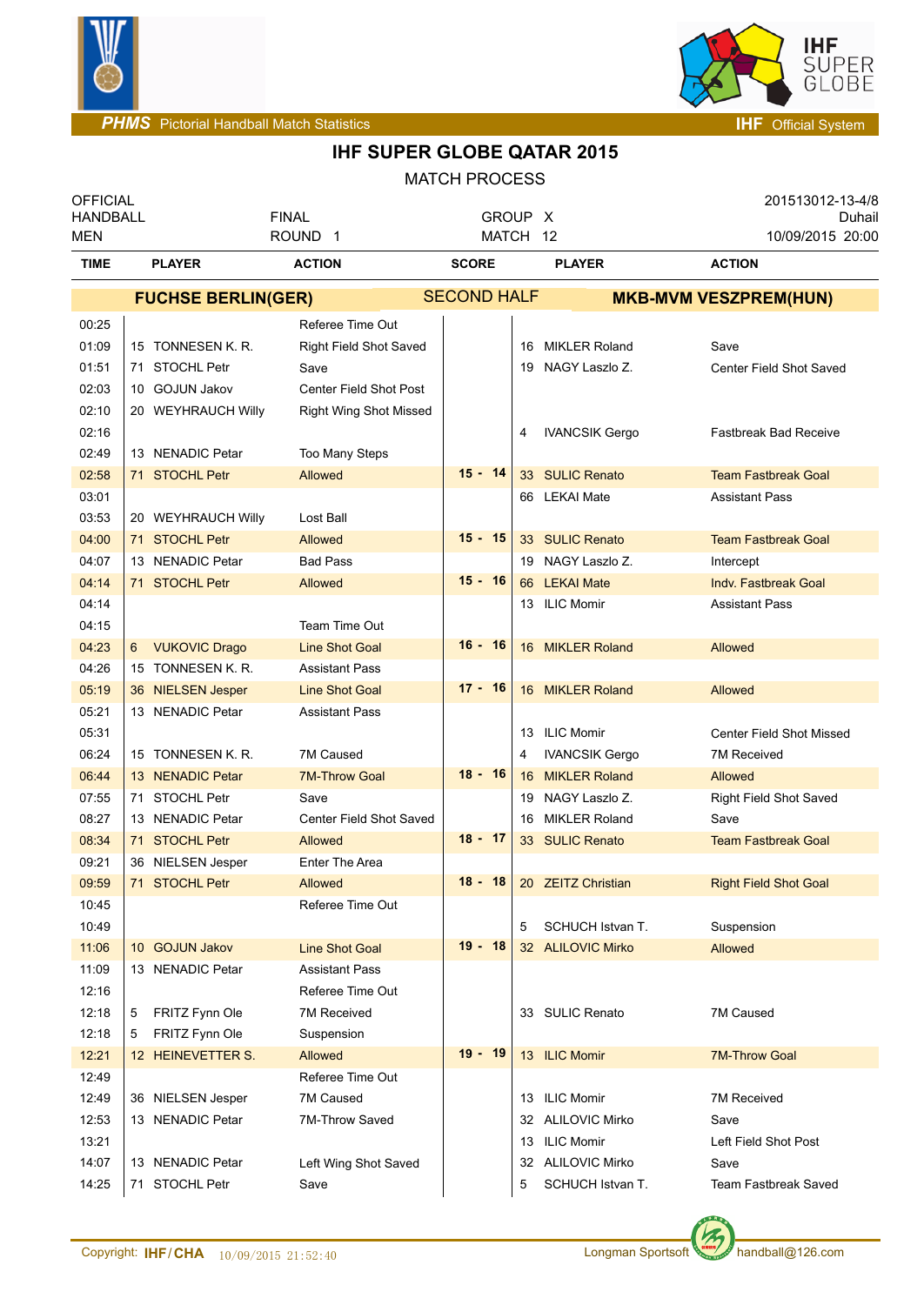



| <b>OFFICIAL</b>               |                            |                                    |                     |    |                     | 201513012-13-5/8              |
|-------------------------------|----------------------------|------------------------------------|---------------------|----|---------------------|-------------------------------|
| <b>HANDBALL</b><br><b>MEN</b> |                            | <b>FINAL</b><br>ROUND <sub>1</sub> | GROUP X<br>MATCH 12 |    |                     | Duhail<br>10/09/2015 20:00    |
| <b>TIME</b>                   | <b>PLAYER</b>              | <b>ACTION</b>                      | <b>SCORE</b>        |    | <b>PLAYER</b>       | <b>ACTION</b>                 |
|                               | <b>FUCHSE BERLIN(GER)</b>  |                                    | <b>SECOND HALF</b>  |    |                     | <b>MKB-MVM VESZPREM(HUN)</b>  |
| 14:46                         | 6 VUKOVIC Drago            | <b>Bad Pass</b>                    |                     |    | 20 ZEITZ Christian  | Intercept                     |
| 14:54                         | 71 STOCHL Petr             | Allowed                            | $19 - 20$           |    | 66 LEKAI Mate       | <b>Team Fastbreak Goal</b>    |
| 15:04                         | 15 TONNESEN K. R.          | <b>Line Shot Goal</b>              | $20 - 20$           |    | 32 ALILOVIC Mirko   | Allowed                       |
| 16:08                         | 71 STOCHL Petr             | Save                               |                     |    | 14 PALMARSSON Aron  | Center Field Shot Saved       |
| 16:25                         | 15 TONNESEN K. R.          | <b>Right Field Shot Goal</b>       | $21 - 20$           |    | 32 ALILOVIC Mirko   | <b>Allowed</b>                |
| 16:35                         | <b>STOCHL Petr</b><br>71   | Save                               |                     |    | 24 MARGUC Gasper    | Right Wing Shot Saved         |
| 16:44                         | <b>VUKOVIC Drago</b><br>6  | <b>Team Fastbreak Saved</b>        |                     |    | 32 ALILOVIC Mirko   | Save                          |
| 16:52                         |                            | Referee Time Out                   |                     |    |                     |                               |
| 17:37                         |                            |                                    |                     |    |                     | Team Time Out                 |
| 17:54                         | 36 NIELSEN Jesper          | Intercept                          |                     |    | 14 PALMARSSON Aron  | <b>Bad Pass</b>               |
| 18:20                         | 13 NENADIC Petar           | Center Field Shot Saved            |                     |    | 32 ALILOVIC Mirko   | Save                          |
| 18:31                         | 71 STOCHL Petr             | Allowed                            | $21 - 21$           |    | 13 ILIC Momir       | <b>Left Field Shot Goal</b>   |
| 19:33                         | 71 STOCHL Petr             | Save                               |                     |    | 13 ILIC Momir       | Breakthrough Saved            |
| 19:41                         | <b>VUKOVIC Drago</b><br>6  | <b>Center Field Shot Missed</b>    |                     |    |                     |                               |
| 19:49                         | 71 STOCHL Petr             | Allowed                            | $21 - 22$           |    | 33 SULIC Renato     | Indy. Fastbreak Goal          |
| 19:52                         |                            |                                    |                     |    | 13 ILIC Momir       | <b>Assistant Pass</b>         |
| 20:37                         | 6 VUKOVIC Drago            | <b>Right Field Shot Blocked</b>    |                     | 13 | <b>ILIC Momir</b>   | <b>Block</b>                  |
| 20:49                         | 36 NIELSEN Jesper          | <b>Line Shot Goal</b>              | $22 - 22$           |    | 32 ALILOVIC Mirko   | Allowed                       |
| 20:53                         | 13 NENADIC Petar           | <b>Assistant Pass</b>              |                     |    |                     |                               |
| 21:34                         | 71 STOCHL Petr             | Allowed                            | $22 - 23$           |    | 33 SULIC Renato     | <b>Line Shot Goal</b>         |
| 21:37                         |                            | Referee Time Out                   |                     |    |                     |                               |
| 21:37                         |                            |                                    |                     |    | 13 ILIC Momir       | <b>Assistant Pass</b>         |
| 21:37                         | <b>VUKOVIC Drago</b><br>6  | Suspension                         |                     |    |                     |                               |
| 22:00                         |                            | Referee Time Out                   |                     |    |                     |                               |
| 22:27                         | 13 NENADIC Petar           | Offensive Foul                     |                     |    | 33 SULIC Renato     | <b>Foul Caused</b>            |
| 22:38                         | <b>ELISSON Bjarki</b><br>4 | <b>Foul Caused</b>                 |                     | 33 | <b>SULIC Renato</b> | <b>Offensive Foul</b>         |
| 23:14                         | 36 NIELSEN Jesper          | Breakthrough Missed                |                     |    |                     |                               |
| 23:24                         | 71 STOCHL Petr             | Save                               |                     |    | 33 SULIC Renato     | Indv. Fastbreak Saved         |
| 24:05                         |                            | Referee Time Out                   |                     |    |                     |                               |
| 24:29                         | 11 VRAZALIC Faruk          | <b>Right Wing Shot Goal</b>        | $23 - 23$           |    | 32 ALILOVIC Mirko   | Allowed                       |
| 24:32                         | 36 NIELSEN Jesper          | <b>Assistant Pass</b>              |                     |    |                     |                               |
| 24:56                         |                            |                                    |                     |    | 13 ILIC Momir       | <b>Bad Pass</b>               |
| 25:31                         | <b>WIEDE Fabian</b><br>3   | Left Field Shot Goal               | $24 - 23$           |    | 32 ALILOVIC Mirko   | Allowed                       |
| 26:05                         | 71 STOCHL Petr             | <b>Allowed</b>                     | $24 - 24$           |    | 14 PALMARSSON Aron  | <b>Center Field Shot Goal</b> |
| 26:51                         | 83 PETERSEN F.             | Center Field Shot Saved            |                     |    | 32 ALILOVIC Mirko   | Save                          |
| 27:26                         | 71 STOCHL Petr             | Save                               |                     |    | 13 ILIC Momir       | Left Field Shot Saved         |
| 28:20                         | 13 NENADIC Petar           | Breakthrough Saved                 |                     |    | 32 ALILOVIC Mirko   | Save                          |
| 28:22                         |                            | Referee Time Out                   |                     |    |                     |                               |
| 29:07                         | 71 STOCHL Petr             | Save                               |                     |    | 19 NAGY Laszlo Z.   | Line Shot Saved               |
| 29:39                         |                            | Team Time Out                      |                     |    |                     |                               |
| 30:00                         | <b>WIEDE Fabian</b><br>3   | Right Field Shot Post              |                     |    |                     |                               |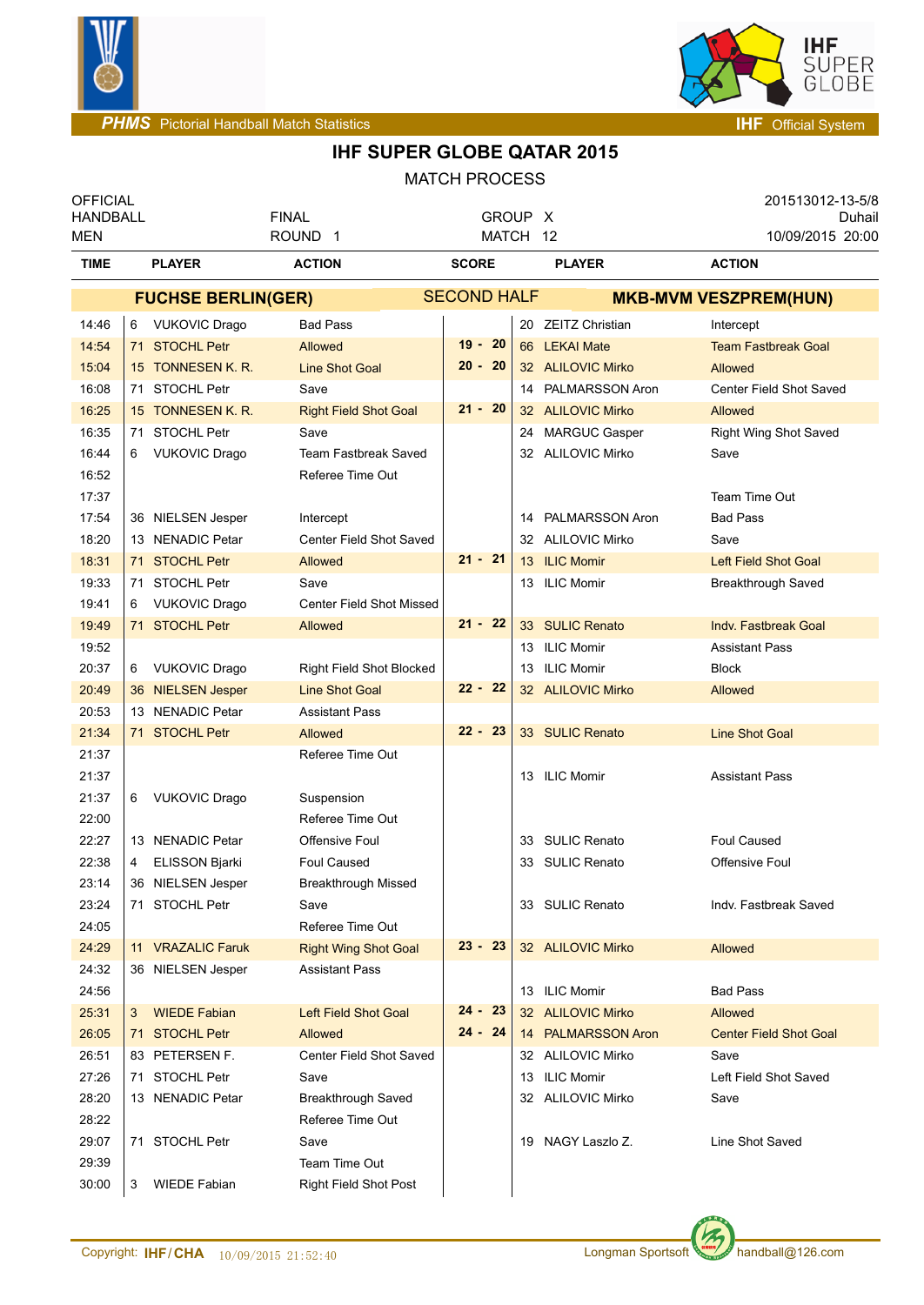



**PHMS** Pictorial Handball Match Statistics **Intervalse and Contract Contract Contract Contract Contract Contract Contract Contract Contract Contract Contract Contract Contract Contract Contract Contract Contract Contract C** 

### **IHF SUPER GLOBE QATAR 2015**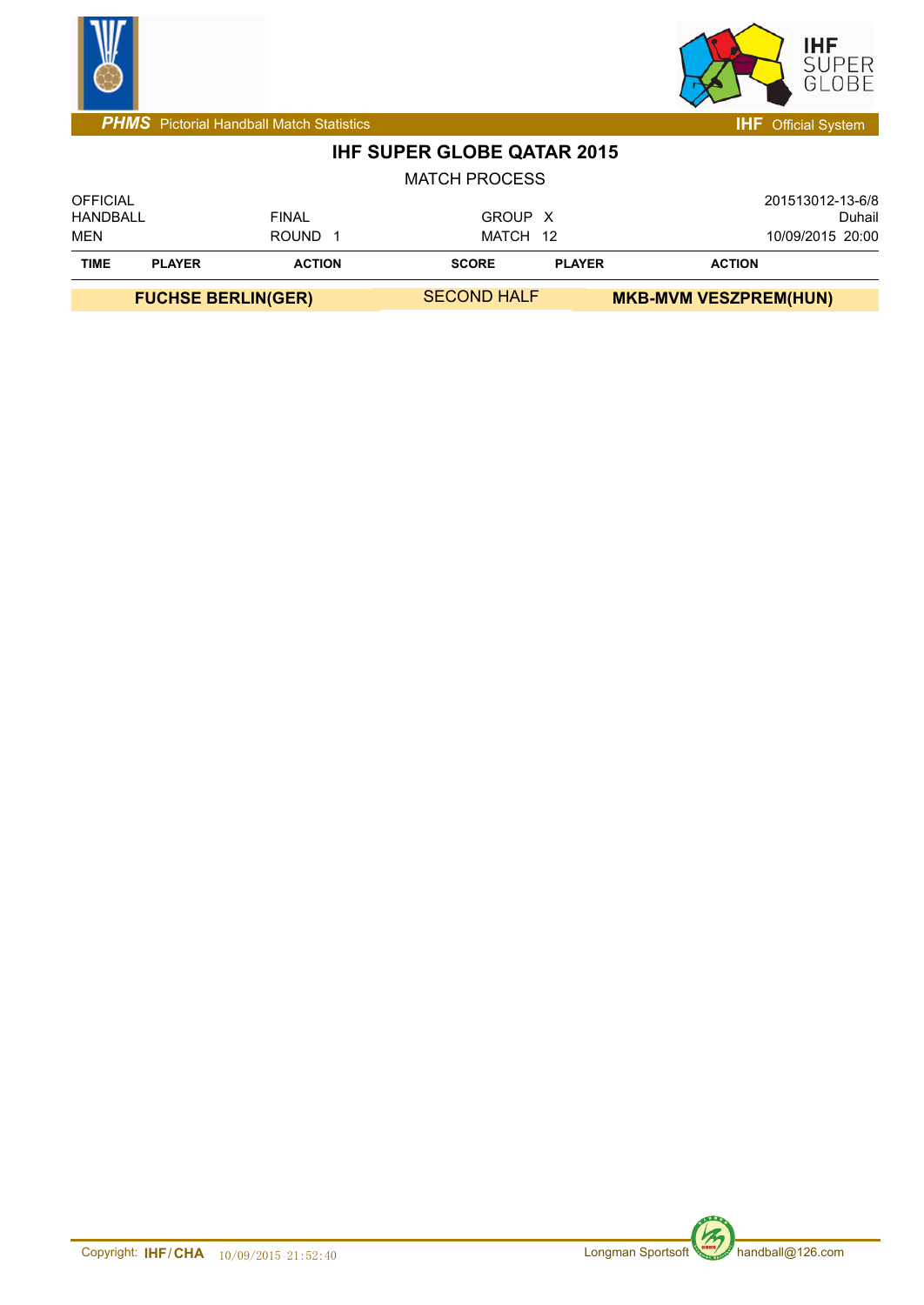



| <b>OFFICIAL</b> |                            |                               |                       |    |                       | 201513012-13-7/8                |
|-----------------|----------------------------|-------------------------------|-----------------------|----|-----------------------|---------------------------------|
| <b>HANDBALL</b> |                            | <b>FINAL</b>                  | GROUP X               |    |                       | Duhail                          |
| MEN             |                            | ROUND <sub>1</sub>            | MATCH 12              |    |                       | 10/09/2015 20:00                |
| <b>TIME</b>     | <b>PLAYER</b>              | <b>ACTION</b>                 | <b>SCORE</b>          |    | <b>PLAYER</b>         | <b>ACTION</b>                   |
|                 | <b>FUCHSE BERLIN(GER)</b>  |                               | <b>EXTRA TIME 1-1</b> |    |                       | <b>MKB-MVM VESZPREM(HUN)</b>    |
| 00:28           | <b>VUKOVIC Drago</b><br>6  | Right Field Shot Blocked      |                       | 5  | SCHUCH Istvan T.      | <b>Block</b>                    |
| 01:02           | <b>STOCHL Petr</b><br>71   | Allowed                       | $24 - 25$             |    | 33 SULIC Renato       | Line Shot Goal                  |
| 01:05           |                            |                               |                       | 13 | <b>ILIC Momir</b>     | <b>Assistant Pass</b>           |
| 01:16           | <b>NENADIC Petar</b><br>13 | Center Field Shot Saved       |                       |    | 32 ALILOVIC Mirko     | Save                            |
| 01:29           | <b>STOCHL Petr</b><br>71   | Allowed                       | $24 - 26$             |    | 25 RODRIGUEZ Jose     | Indv. Fastbreak Goal            |
| 02:29           | <b>WIEDE Fabian</b><br>3   | Right Field Shot Missed       |                       |    |                       |                                 |
| 02:43           | 83 PETERSEN F.             | <b>Foul Caused</b>            |                       | 19 | NAGY Laszlo Z.        | <b>Fastbreak Offensive Foul</b> |
| 03:15           | 15 TONNESEN K. R.          | <b>Right Field Shot Goal</b>  | $25 - 26$             |    | 32 ALILOVIC Mirko     | <b>Allowed</b>                  |
| 04:13           | <b>STOCHL Petr</b><br>71   | Save                          |                       | 4  | <b>IVANCSIK Gergo</b> | Line Shot Saved                 |
| 04:54           | <b>VUKOVIC Drago</b><br>6  | <b>Center Field Shot Goal</b> | $26 - 26$             |    | 32 ALILOVIC Mirko     | <b>Allowed</b>                  |